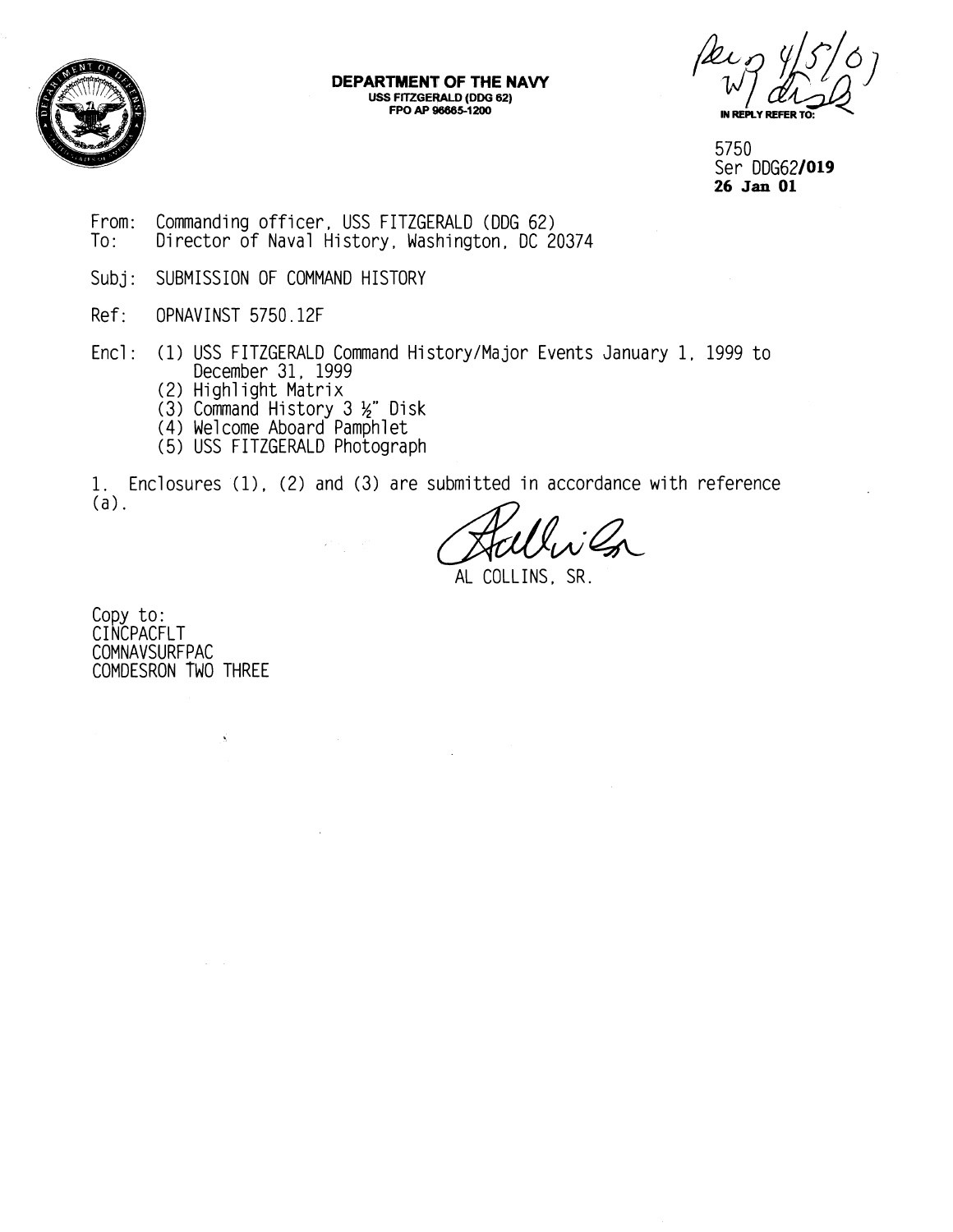## **COMMAND HISTORY USS FITZGERALD (DDG 62) 1 JANUARY 2000 TO 31 DECEMBER 2000**

## 1. Command History and Organization

The mission of USS FITZGERALD (DDG 62) is to conduct prompt, sustained combat operations at sea in support of U.S. National Policy. She is equipped to operate in a high density, multi-threat environment as an integral member of a Carrier Battle Group, Surface Action Group or underway replenishment group. FITZGERALD's robust combat systems provide capabilities in Anti-Air Warfare (AAW) , Undersea Warfare (USW) and Anti -Surface Warfare (SUW) , projecting power throughout all spectrums of maritime operations.

USS FITZGERALD (DDG 62) is home ported in San Diego, California and assigned to Destroyer Squadron Twenty Three, with Unit Identification Code R21824. CDR A1 Coll ins, Sr. re1 ieved CDR J. S. Grant as Commanding Officer of USS FITZGERALD on 19 April 2000.

2. Chronology of Major Events

| 01-09 JAN               | Inport, San Diego | Holiday Stand Down                             |
|-------------------------|-------------------|------------------------------------------------|
| 10-14 JAN               | Inport, San Diego | Fast Cruise                                    |
| 15-17 JAN               | Inport, San Diego |                                                |
| 18-23 JAN               | Inport, San Diego | TSTA B Inport.<br>CMTQ                         |
| 24-30 JAN               | Underway, SOCAL   | TSTA B Underway.                               |
| 31 JAN<br>$\gamma$      | Inport, San Diego | TSTA B Inport. CMTQ                            |
| 01-04 FEB<br>$\epsilon$ | Underway, SOCAL   | TSTA B Underway. CMTQ                          |
| 05-18 FEB               | Inport, San Diego | TSTA B Inport                                  |
| 19-22 FEB               | Inport, San Diego |                                                |
| 23 FEB                  | Underway, SOCAL   | FEP                                            |
| 24 FEB-14 APR           | Inport, San Diego | IMAV, Corrosion Control, R/O, IT-21<br>Install |
| 15-18 APR               | Inport, San Diego |                                                |
| 19 APR                  | Inport, San Diego | Change of Command Ceremony                     |
| 20-23 APR               | Inport, San Diego |                                                |
| 24-28 APR               | Underway, SOCAL   |                                                |
| 29-30 APR               | Inport, San Diego |                                                |
| 01-05 MAY               | Inport, San Diego | VBSS Team Trainer                              |
| 06-07 MAY               | Inport, San Diego |                                                |
| 08-11 MAY               | Underway, SOCAL   | TORPEX and Kingfisher on 9 MAY                 |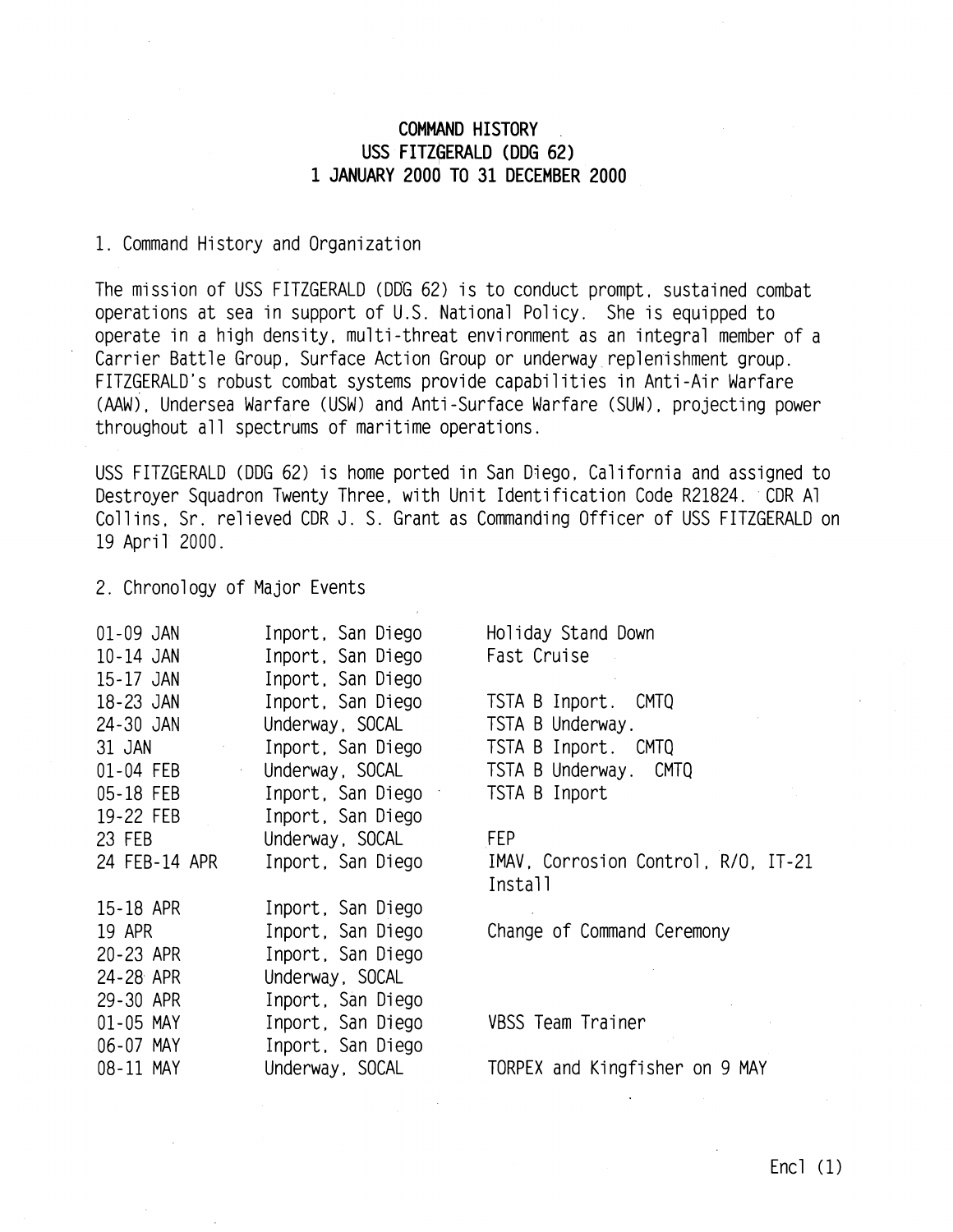| 12-14 MAY     | Inport, San Diego       |                                     |
|---------------|-------------------------|-------------------------------------|
| 15-19 MAY     | Inport, San Diego       | VBSS Team Trainer                   |
| 20-21 MAY     | Inport, San Diego       |                                     |
| 22 MAY        | Inport, San Diego       | Embark Midshipmen (PACTRAMID I)     |
| 23-29 MAY     | Multi-ship steaming,    | Enroute Pearl Harbor                |
| 30 MAY-01 JUN | Inport, Pearl Harbor    |                                     |
| 02-09 JUN     | Underway                | Bi-Lateral Forces work up PHASE I.  |
|               |                         | PACIFIC BLITZ 7-8 JUN               |
| 10-12 JUN     | Inport, Pearl Harbor    |                                     |
| 13-19 JUN     | Underway, RIMPAC 2000   | Bi-Lateral Forces work up PHASE II. |
|               |                         | VANDALEX 14 JUN. HARPOONEX 15 JUN   |
| $20 - 26$ JUN | Underway, RIMPAC 2000   | Tactical Free Play                  |
| 27-28 JUN     | Inport, Pearl Harbor    |                                     |
| 29 JUN-04 JUL | Anchored, Lahaina Maui  |                                     |
| 05-11 JUL     | Underway                | Enroute San Diego. Tiger Cruise     |
| 12-16 JUL     | Inport, San Diego       |                                     |
| 17 JUL-13 AUG | Inport, San Diego       | IMAV SIMA San Diego                 |
| 14-16 AUG     | Underway, SOCAL         |                                     |
| 17-20 AUG     | Inport, San Diego       |                                     |
| 21 AUG        | Inport, San Diego       | <b>INSURV</b>                       |
| 22 AUG        | Underway, SOCAL         | <b>INSURV</b>                       |
| 23-25 AUG     | Inport, San Diego       | INSURV                              |
| 26 AUG-04 SEP | Inport, San Diego       | MEFEX PHASE I                       |
| 05-06 SEP     | Underway, SOCAL         | Burial at Sea and SSRNM on 5 SEP    |
| 07-08 SEP     | Inport, Seal Beach      | Weapons On Load                     |
| 09-24 SEP     | Inport, San Diego       | Force Protection Exercise 20-21 SEP |
| 25-26 SEP     | Underway, SOCAL         |                                     |
| 27 SEP        | Inport, San Diego       |                                     |
| 28 SEP        | Underway, SOCAL         | Recruit Day Cruise                  |
| 29 SEP-01 OCT | Inport, San Diego       |                                     |
| 02-11 OCT     | Underway SOCAL          | MEFEX PHASE II                      |
| 12-24 OCT     | Inport, San Diego       | $1st$ POM leave period.<br>IMAV     |
| 25 OCT-05 NOV | Inport, San Diego       | $2nd$ POM leave period.             |
| 06-08 NOV     | Inport, San Diego.      |                                     |
| 09-14 NOV     | Multi-ship sail         | Deploy PACMEF 00-4. MEFEX PHASE III |
| 15 NOV        | Inport, Pearl Harbor    |                                     |
| 16 NOV        |                         | Weapons On Load                     |
|               | Inport, Lualualei, HI   | CHOP C7F on 23 NOV                  |
| 17-28 NOV     | Underway, WESTPAC       |                                     |
| 29 NOV-03 DEC | Inport, Pt. Kembla, AS  |                                     |
| 04-11 DEC     | Multi-ship sail,        |                                     |
|               | Great Australian Bight. |                                     |
| 12-16 DEC     | Inport, Fremantle, AS   |                                     |
| 17-28 DEC     | Multi-ship sail         | Indian Ocean. CHOP C5F on 27 DEC    |

 $\hat{\mathcal{A}}$ 

 $\label{eq:2.1} \frac{1}{\sqrt{2}}\left(\frac{1}{\sqrt{2}}\right)^{2} \left(\frac{1}{\sqrt{2}}\right)^{2} \left(\frac{1}{\sqrt{2}}\right)^{2} \left(\frac{1}{\sqrt{2}}\right)^{2} \left(\frac{1}{\sqrt{2}}\right)^{2} \left(\frac{1}{\sqrt{2}}\right)^{2} \left(\frac{1}{\sqrt{2}}\right)^{2} \left(\frac{1}{\sqrt{2}}\right)^{2} \left(\frac{1}{\sqrt{2}}\right)^{2} \left(\frac{1}{\sqrt{2}}\right)^{2} \left(\frac{1}{\sqrt{2}}\right)^{2} \left(\$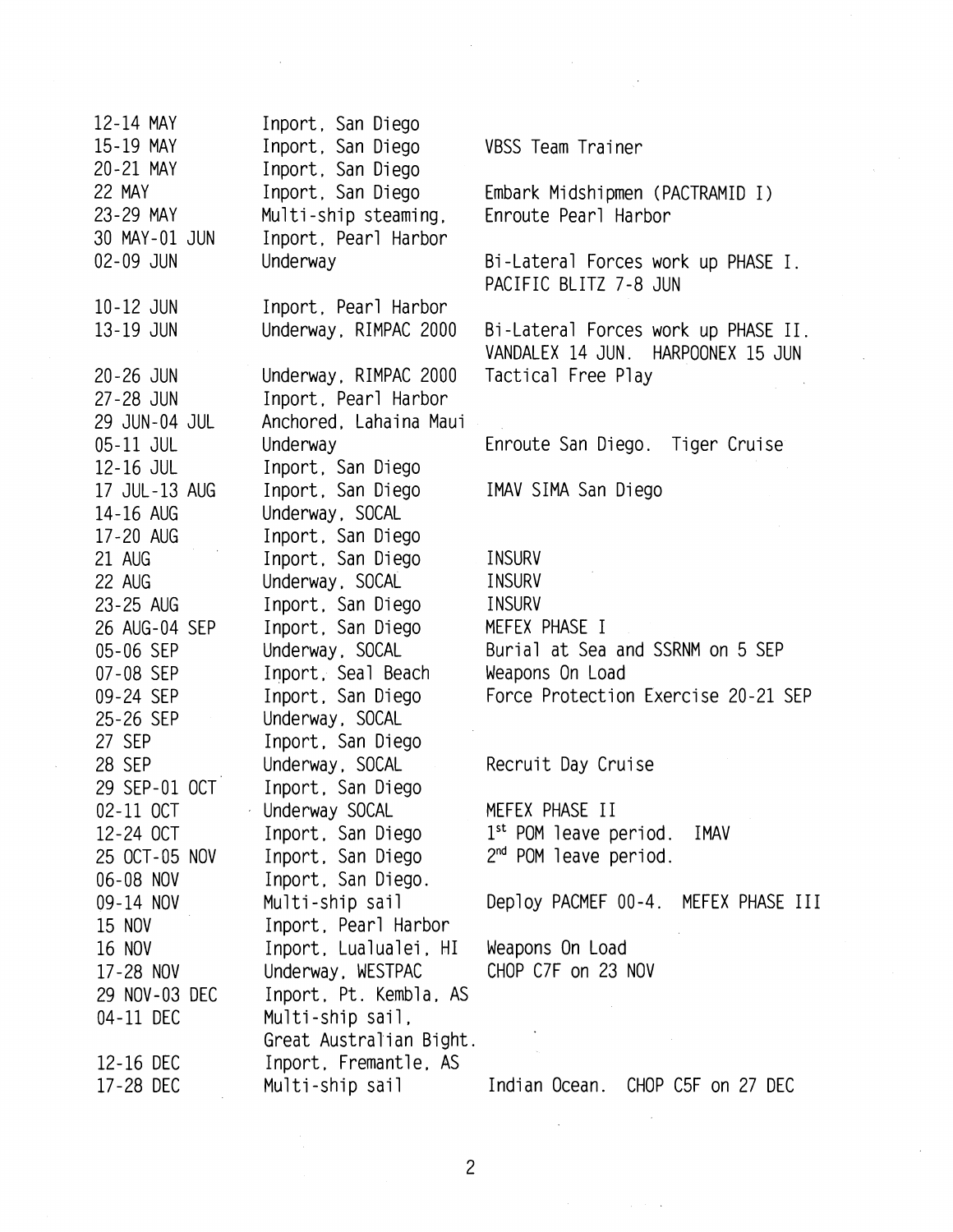| 29 DEC | Multi-ship sail |
|--------|-----------------|
| 30 DEC | Multi-ship sail |
| 31 DEC | Inport, Bahrain |

Strait of Hormuz transit Enroute Bahrain

## 3. Summary of Events

The Officers and crew of USS FITZGERALD started the new millennium (CY-2000) with a vision to master every aspect of Surface Naval Operations at Sea. That vision led to record setting achievements throughout the year. A year that included: all phases of the Inter-Deployment Training Cycle (IDTC). participation in Rim of the Pacific 2000, one of the largest and most complex naval exercises in the Pacific Fleet, Board of Inspection and Survey (INSURV) material inspection, live torpedo, Harpoon, 5"/54 and SM-2 missile firings and culminated with a deployment to the Arabian Gulf. All along the way, the Officers and Men of FITZGERALD persistent pursuit of excellence resulted in a spate of successes unprecedented in the ship's four-year history.

In every aspect of Surface Warfare, USS FITZGERALD performed with the utmost poise, professionalism and style. Performances during the Inter-Deployment Training Cycle received noteworthy acclaim. The Final Evaluation Problem (FEP) was completed in a single day with outstanding results. A Missile Firing exercise and Torpedo Firing Exercise were immensely successful. Moving on to advanced training: FITZGERALD sailed West for Exercise Rim of the Pacific 2000. Through the course of this challenging and highly successful exercise FITZGERALD: performed duties as Surface Attack Unit Commander for Antisubmarine Warfare Exercise 00-2, engaged two high speed targets during a Stream Raid exercise and a low-flying (50ft) Supersonic Target with spectacular results, provided emergent astern refueling relief for USS SALVOR as it towed two hulks to the Pacific Missile Range Facility, successfully engaged one of the hulks during a HARPOONEX, participated in the complex Theater Ballistic Missile Defense exercise, PACIFIC BLITZ, and performed Officer in Tactical Command duties during Exercise TEAMWORK NORTH 00. The crew's finely honed skills were duties during Exercise TEAMWORK NORTH 00. The crew's finely honed skills were<br>manifested again during Mid-East Force Deployment Exercise (MEFEX) Phases I and manifested again during Mid-East Force Deployment Exercise (MEFEX) Phases I and<br>II. FITZGERALD departed San Diego on 9 November for her third deployment to the Arabian Gulf. During the Westpac transit the crew participated in MEFEX Phase III to further refine their operational skills, culminating in Texas Thunder, a 2-day Tomahawk exercise in which FITZGERALD performed duties as TSC and LAC simultaneously .

FITZGERALD hosted numerous inspections and visits during the year and received superlative marks in the Medical and Dental Readiness Inspections, Explosive Safety Inspection, and COMNAVSAFECEN Safety Survey. FITZGERALD'S